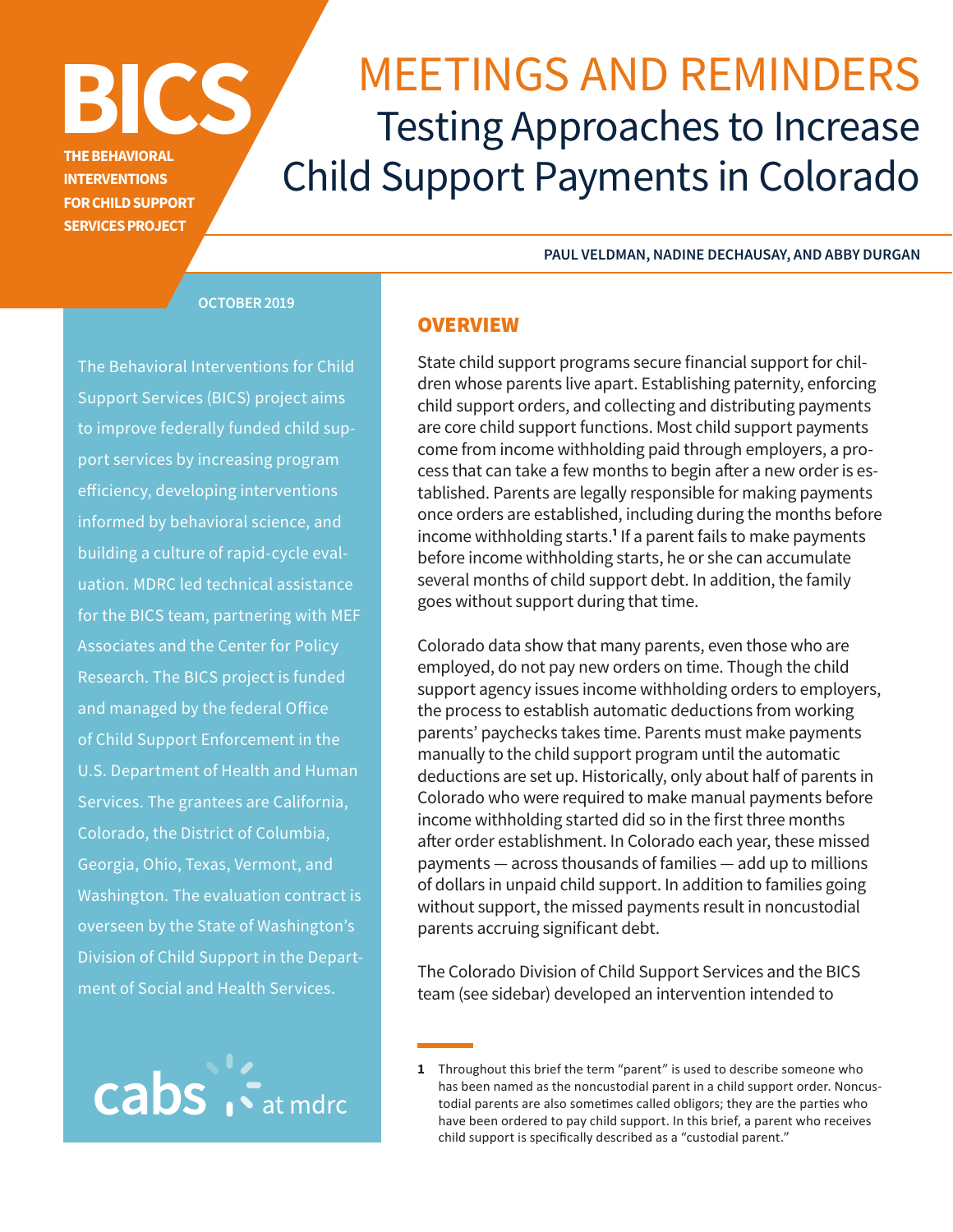increase payment amounts and the number of parents who made payments during the first months afer orders were established. The intervention aimed to reach parents without income withholding orders and parents whose income withholding orders were still processing. For parents without income withholding orders, the intervention was predicted to help them develop a habit of making regular payments on their own.**<sup>2</sup>**

The intervention was implemented in four counties: first in Denver and Garfield Counties, then six months later in Arapahoe and El Paso Counties.**<sup>3</sup>** In each county, parents with new orders were randomly assigned to either a control group or an intervention group.

Parents in the control group received business-as-usual services. Intervention group parents attended a short meeting with a caseworker in which they went over specially designed materials related to making child support payments.**<sup>4</sup>** These materials emphasized the consequences of not paying and helped the parent make a concrete payment plan. For three months following the meeting, parents received monthly payment reminders using the method they preferred (text message, phone, or email), and caseworkers monitored their cases, calling nonpayers afer they missed their payments. The intervention was implemented in two settings: in Administrative Process Action (APA) conferences (described below) and afer court hearings that resulted in order establishment.

Overall, the findings show that the intervention succeeded in increasing payments by an average of \$115 (19.9 percent) over the first three months after order establishment. This increase was the result of positive efects among the subgroups of parents whose orders were established in APA conferences and parents with income withholding orders. Among parents whose orders were set in court (roughly 24 percent of the full sample), the intervention led to an unanticipated reduction in payments, though that reduction was not statistically significant (so it may have occurred by chance rather than as a result of the intervention).

The following sections provide more detail on the existing process, the intervention design, results from the study, implementation findings, and lessons and next steps.

**<sup>2</sup>** Parents with employers are required to pay their child support through income withholding orders. Parents are not required to pay through income withholding orders if they are self-employed or incarcerated — they are required to pay through other means.

**<sup>3</sup>** Some parents in two other rural counties — Pitkin and Rio Blanco — are served by the child support office in Garfield County, and those parents were also included in the study.

**<sup>4</sup>** Colorado refers to the people who conduct the meeting as "technicians," but "caseworker" has been used throughout this brief since it is a more commonly used term.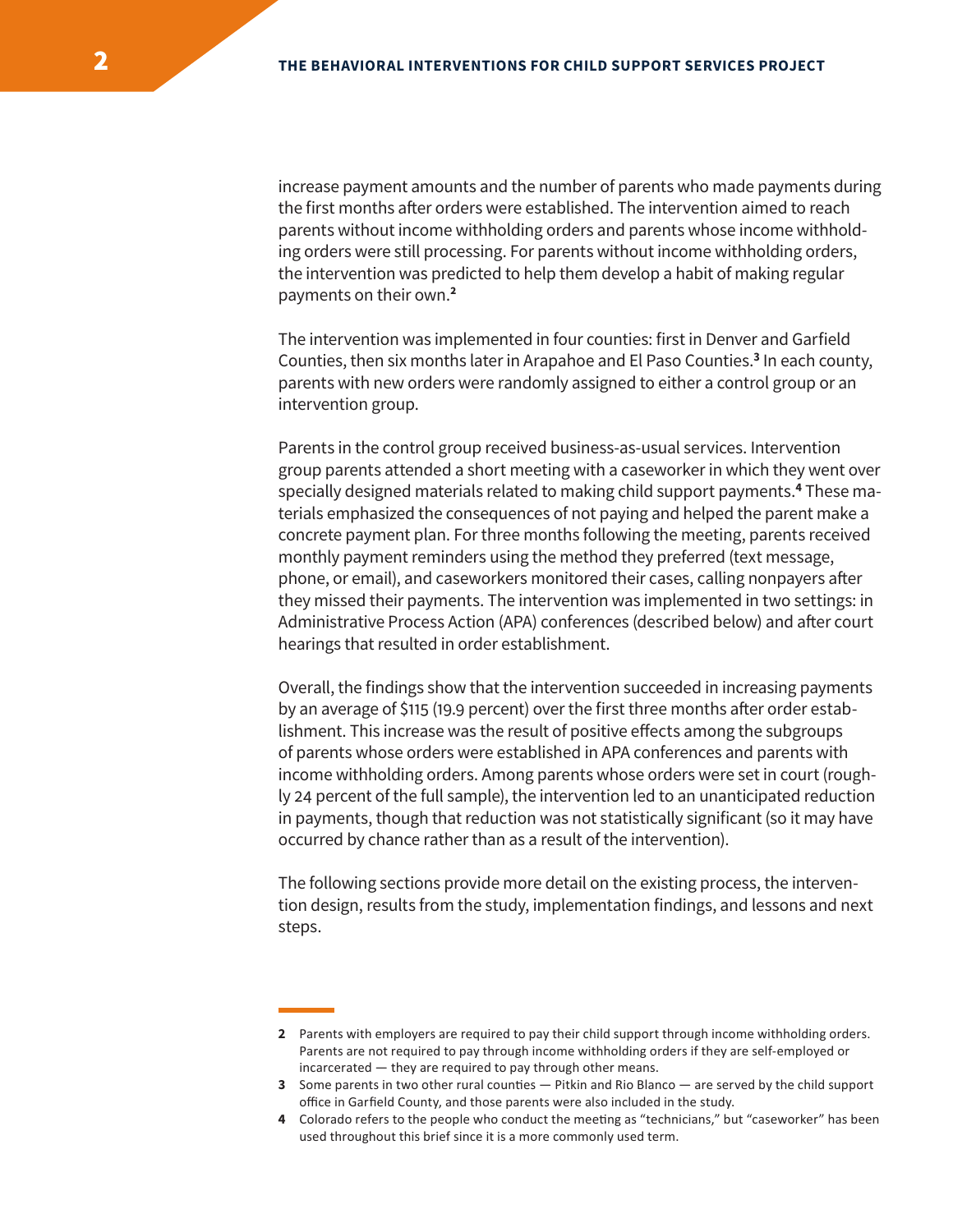## THE EXISTING PROCESS

More than 6,000 new child support orders are established in Colorado each year.**<sup>5</sup>** They can be established by caseworkers at APA conferences or by judges in court. To establish an order through an APA conference, a caseworker summons both parents into the ofice, where he or she reviews the noncustodial parent's financial documents and uses state guidelines to draft an order.<sup>6</sup> If the noncustodial parent agrees to the proposed order amount, the caseworker files the finalized order with the court. If the noncustodial parent does not agree, the caseworker sets up a temporary order and schedules the case for court.

Other types of orders bypass the APA conference and go directly to court. These orders include some cases where paternity is at issue, a parent under 18 years old, an incarcerated parent, an out-of-state custodial parent, or caretaker relatives.**<sup>7</sup>** Thus, orders that are handled in court are more likely to be complex or adversarial.

An analysis of baseline administrative data showed that once an order was set, the first payment was due 30 to 45 days later. While most child support payments received in Colorado are paid through income withholding orders, it takes an average of 74 days to begin an income withholding order.**<sup>8</sup>** This delay leaves a gap of one or more months during which parents must submit payments manually. Parents without income withholding orders must continue to make manual payments indefinitely, or until their employment circumstances change.

Before the intervention, counties conducted services in various ways:

- In Arapahoe County, all parents received a letter after order establishment providing a copy of the order and additional payment details. Parents who fell behind on payments found out on their monthly child support statements or on the online payment portal, if they had access to it. Caseworkers also sent enforcement action notices by mail, text message, and email.
- Caseworkers in El Paso County mailed welcome letters to all parents when they established child support orders. The letters contained payment and agency in-

**<sup>5</sup>** See Office of Child Support Enforcement, *FY 2017 Preliminary Data Report* (Washington, DC: Office of Child Support Enforcement, Administration for Children and Families, U.S. Department of Health and Human Services, 2018).

**<sup>6</sup>** Only the noncustodial parent is required to attend the APA conference. The noncustodial parent must bring documents that provide proof of income, that record existing expenses either parent pays for a child (which count as credits), and that verify where the child spends time.

**<sup>7</sup>** When a caretaker or relative is the guardian of a child, each biological parent has the legal duty to pay child support or foster care fees.

**<sup>8</sup>** This time estimate is based on all orders established in Colorado between April 2014 and April 2015.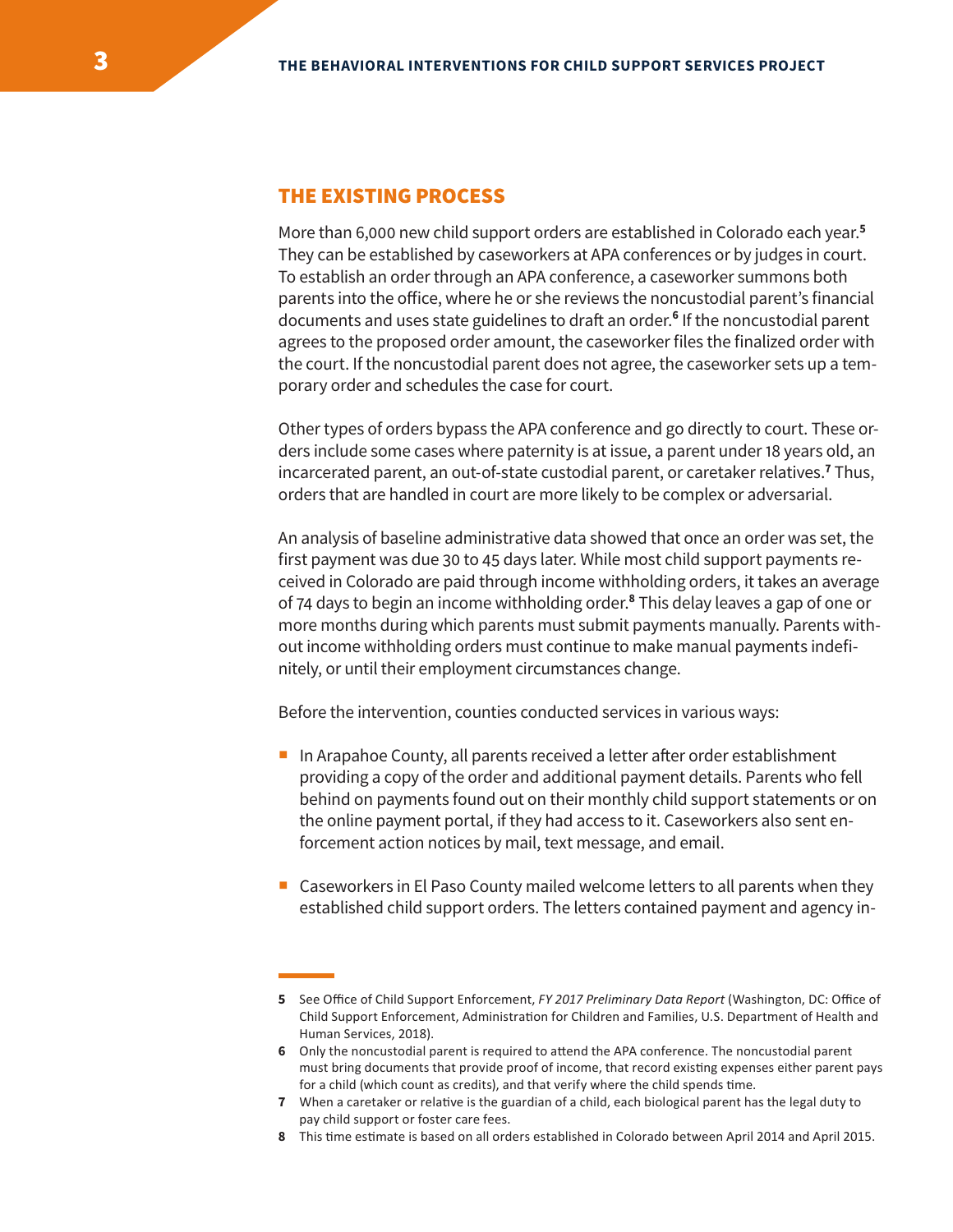formation. Caseworkers called parents or mailed letters to parents 30 days afer they missed payments.

- Caseworkers in Garfield County mailed copies of child support orders to parents afer those orders were established. To remind parents of missed payments, caseworkers mailed letters or called parents 30 days after the due date.
- In Denver County, caseworkers provided all parents with a letter welcoming them to the child support ofice that included additional payment and order information. Caseworkers called and mailed letters to parents who fell behind on payments one month after a missed payment.

At the time the BICS intervention was developed, parents without income withholding had eight options for making payments; two of the options allowed them to set up their own automatic recurring debits and the remaining six they had to handle manually. Some of these methods charged fees, and each took a diferent amount of time for a payment to be posted. Caseworkers shared in interviews with the BICS team that there was no systematic approach to helping parents understand or navigate these options. When parents asked about making payments, caseworkers reported that they typically told parents to bring cash to the ofice or mail in checks.

At the start of the study, a small proportion of payments were received through automatic billing (called "Automatic Recurring Withdrawal") in Denver and Garfield counties. It is dificult to know whether this option was infrequently used because parents did not know about it, did not have bank accounts, did not have suficient funds, or were deterred by the hassle of enrollment, or for some other reason.

#### INTERVENTION DESIGN

The Colorado Division of Child Support Services had the initial goal of getting more parents to make payments on time; the BICS team used a process called "behavioral diagnosis and design" to develop an intervention to achieve that goal. The BICS team conducted interviews with caseworkers, managers, and participants; observed program activities; and mapped out the steps involved in the order establishment and the payment processes. Once the BICS team had collected participation data at each step, the team identified "behavioral bottlenecks." Behavioral bottlenecks are points where parents may exhibit psychological and behavioral tendencies that impede a desired or intended behavior — in this case, making payments on time. The intervention focused on addressing the following bottlenecks:

 Parents receive a lot of information during APA conferences and in court, and they may be too "cognitively overloaded" (a process in which a heavy burden on mental resources impairs individual decision making) and emotionally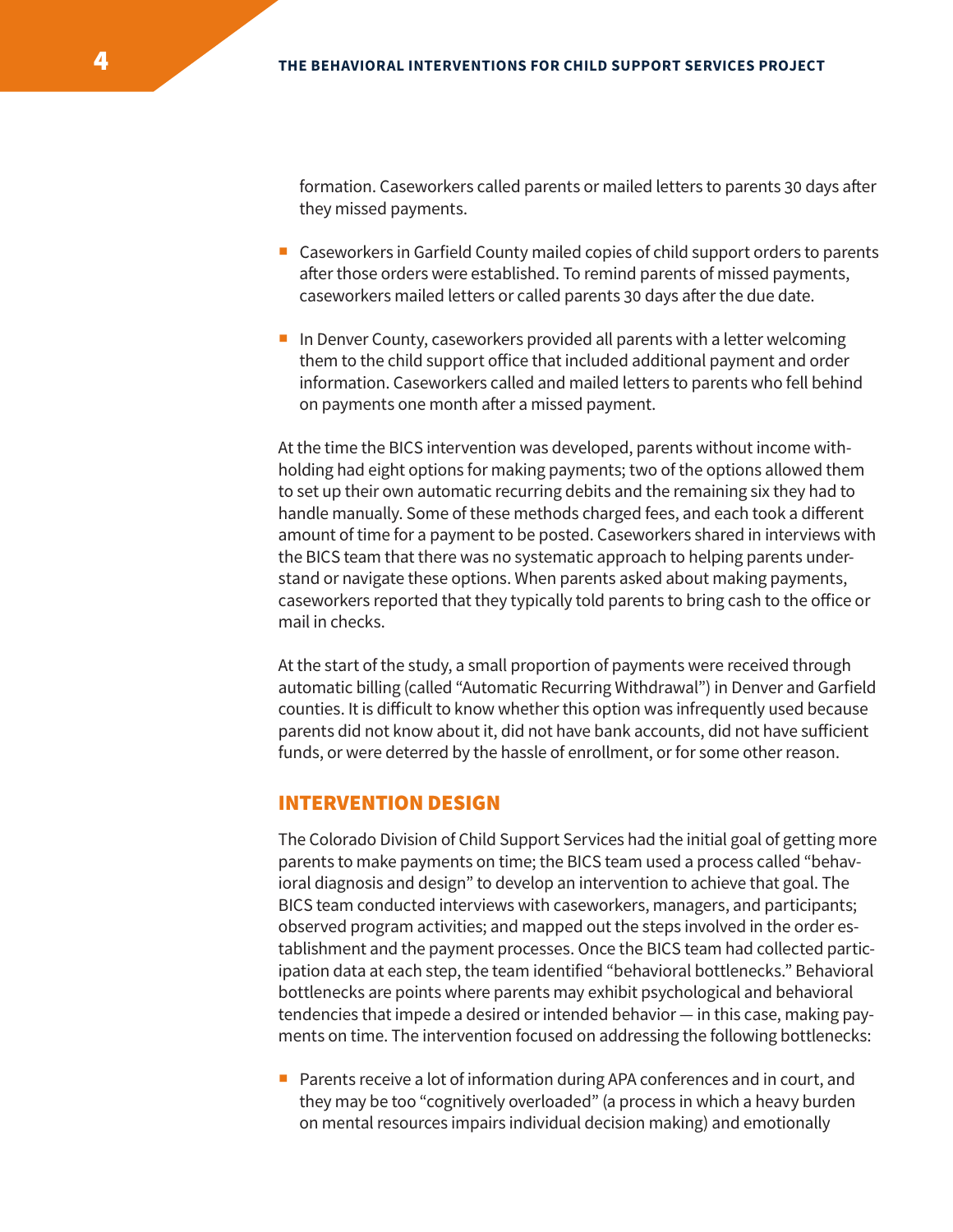overwhelmed to absorb the information about payment options and the consequences of missed payments.

- $\blacksquare$  Parents receive a letter from the county child support office during the order establishment process that highlights custodial parents' entitlement to child support payments. This framing may lead to "tunneling" (focused negative feelings about the custodial parent) and may discourage payment.
- **Parents may not know the payment options or may be overwhelmed by the** number of options, resulting in "choice overload," a process in which people have a dificult time making decisions when faced with many options.
- **Parents may receive limited information from caseworkers about income with**holding orders, and may not understand that they must make manual payments until payments are withheld by their employers, which can take a few months after order establishment.
- **Parents face "hassle factors," seemingly small barriers associated with certain** payment methods, such as those that require enrollment. These factors can have an outsized effect on parents completing a task and can increase the likelihood that they end up using payment methods that do not match their preferences, or that they do not pay at all.
- Parents may intend to make payments but procrastinate or forget.

To address these bottlenecks, the BICS team worked with state and local child support personnel to develop an intervention with the goal of increasing the number of parents who made payments and the amount they paid during the first three months after order establishment. The intervention had several main components intended to accomplish this goal: a payment meeting with new materials, personalized reminders, and follow-up monitoring. Figure 1 shows the process from order establishment to income withholding for parents in the study.

## 1. Payment Meeting

The first component of the intervention was a one-on-one meeting between a child support caseworker and a parent. The meeting was designed to be implemented immediately after an APA conference or court hearing, either by the caseworker who conducted the conference or by a caseworker specifically hired for the BICS intervention.

For orders established in court, the intervention was designed to be delivered in court after judges issued child support orders. In Denver, for example, one judge set aside space in the courthouse for the caseworker to meet with parents. Parents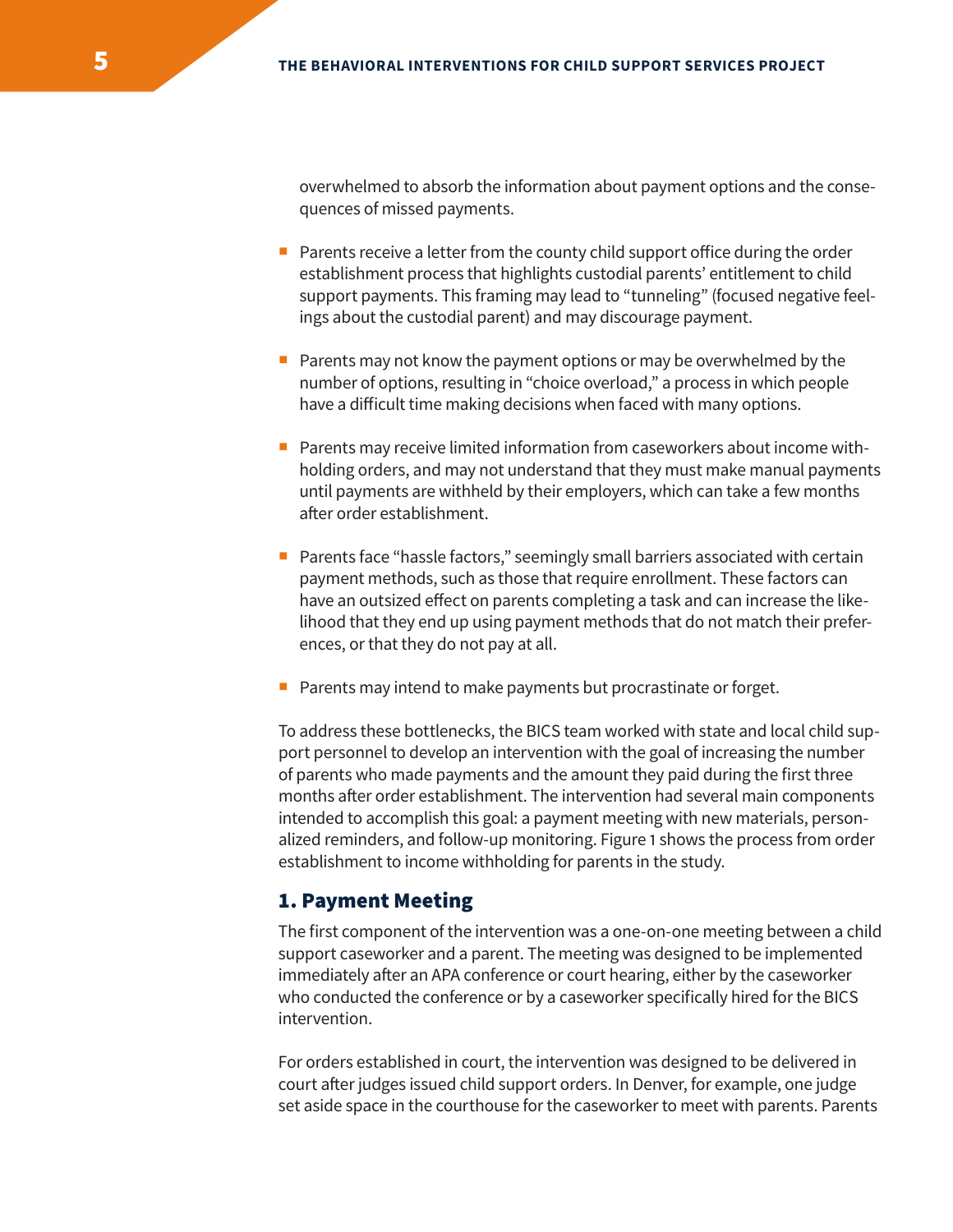

#### **Figure 1. Colorado Intervention Process Overview**

eligible for the study were scheduled on a particular day of the week, and the judge directed them to meet with caseworkers before leaving.

During the payment meeting (in either setting), the caseworker helped the parent develop and commit to a payment plan for the initial months after order establishment. The caseworker used language informed by behavioral science that emphasized the parent's role as a source of support for the child, as well as graphics-heavy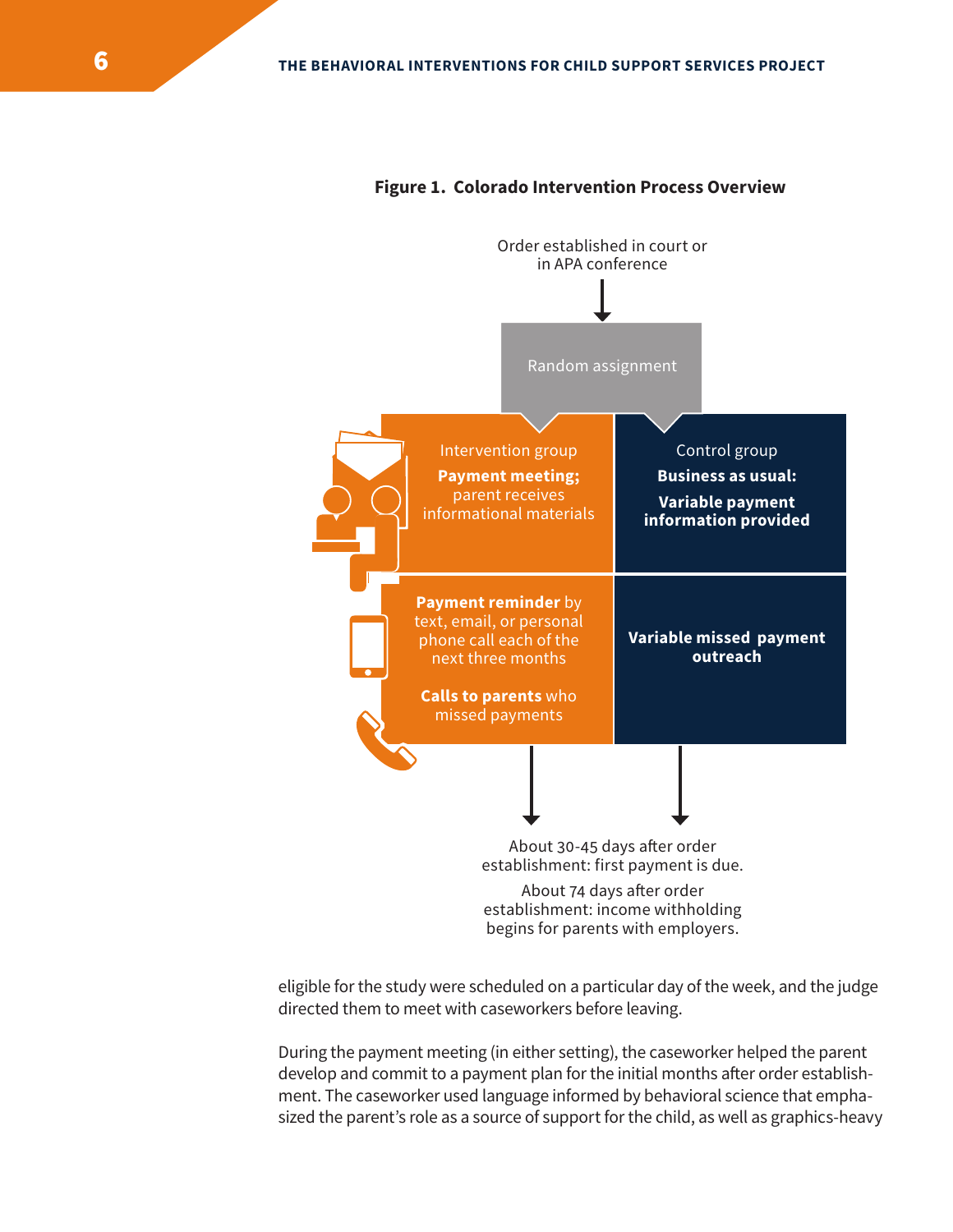materials and an online decision tool. The BICS team designed the materials and decision tool to standardize the information communicated and further clarify it, as many parents reported in interviews during the behavioral diagnosis and design stage that they did not fully understand the order establishment and payment processes. The visual materials were available in Spanish, but the online tool was only available in English and had to be translated in real time by the caseworker.**<sup>9</sup>**

Principles of behavioral science, identified below in brackets, informed every step of the payment meeting:

- **Talk the parent through the "Stay in the Green Zone" infographic.** Caseworkers began the meeting by explaining the importance of paying child support obligations on time and the consequences of not paying. They used an infographic to go through the scenario of a parent with a \$100-per-month child support order (see Figure 2). Caseworkers focused this discussion on helping parents, whereas previously they had focused on enforcing orders. [*simplification*, *loss aversion*] **10**
- **Guide the parent through the online decision tool.** The BICS team created a website that walked parents through a simple survey to select a payment method. For example, the response to a question such as "Do you have a bank account?" would lead to diferent options. The online decision tool supplemented the information parents might have received about diferent payment options, which varied by county and could have included outreach letters or discussions during the business-as-usual APA meeting. The tool made recommendations based on current payment-method habits, which parents might be more likely to accept. Recommendations were presented in an order that put the free methods and those that required the fewest actions first. If a parent rejected the suggested method, the caseworker presented other, more complex or fee-based methods. [*simplification*]
- **Assist the parent in completing the wallet card to take home.** Caseworkers helped parents fill out a small card that reinforced the payment schedule and encouraged them to develop payment plans (see Figure 3). The wallet card contained a phone number for a caseworker whom parents could call with questions. The parent would check a box next to the payment method chosen, mark down the day(s) of the month he or she would make payments to ensure

**<sup>9</sup>** Each county had a fluent Spanish-speaking caseworker to work with clients who preferred to communicate in Spanish. When a parent submitted an application, the intake team determined whether that parent's preferred language was Spanish. There are no data on what percentage of parents preferred to communicate in Spanish.

**<sup>10</sup>** "Loss aversion" refers to the concept that people are more motivated by potential losses than by potential gains of a similar size.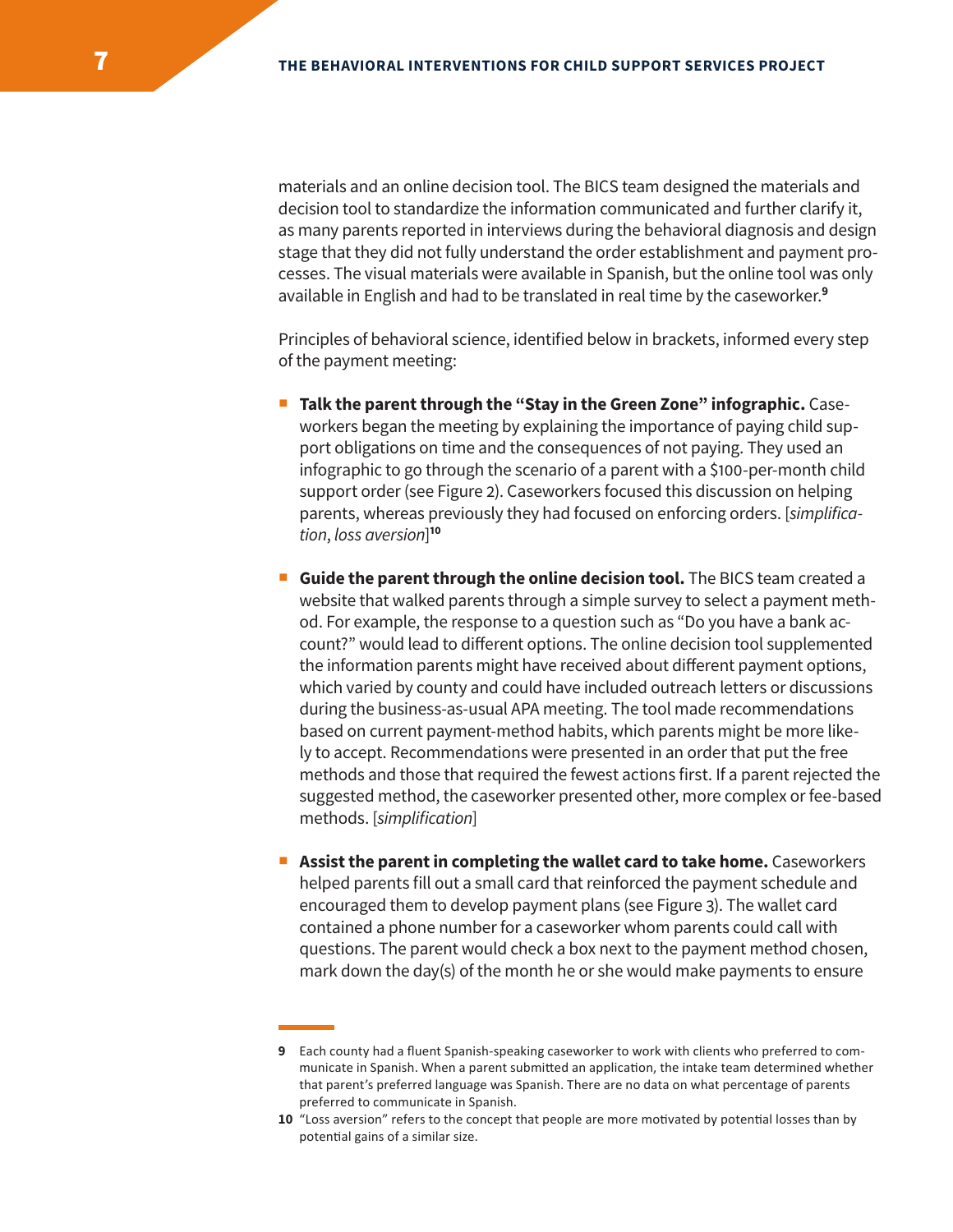

**Figure 2. Intervention Materials: "Stay in the Green Zone" Infographic** 

 $*$ Tax refunds may also be intercepted to pay off any outstanding child support debt

they were on time (taking processing time into account), and write down his or her payment amount and account number. [*personalization*, *implementation prompts*, **<sup>11</sup>***simplification*]

# 2. Personalized Reminders

During the payment meeting, caseworkers asked parents to select a payment reminder method: text message, email, or phone call. In the three months following order establishment, caseworkers sent parents personalized reminders on

**<sup>11</sup>** "Implementation prompts" are tools to help people make plans to follow through on their intentions.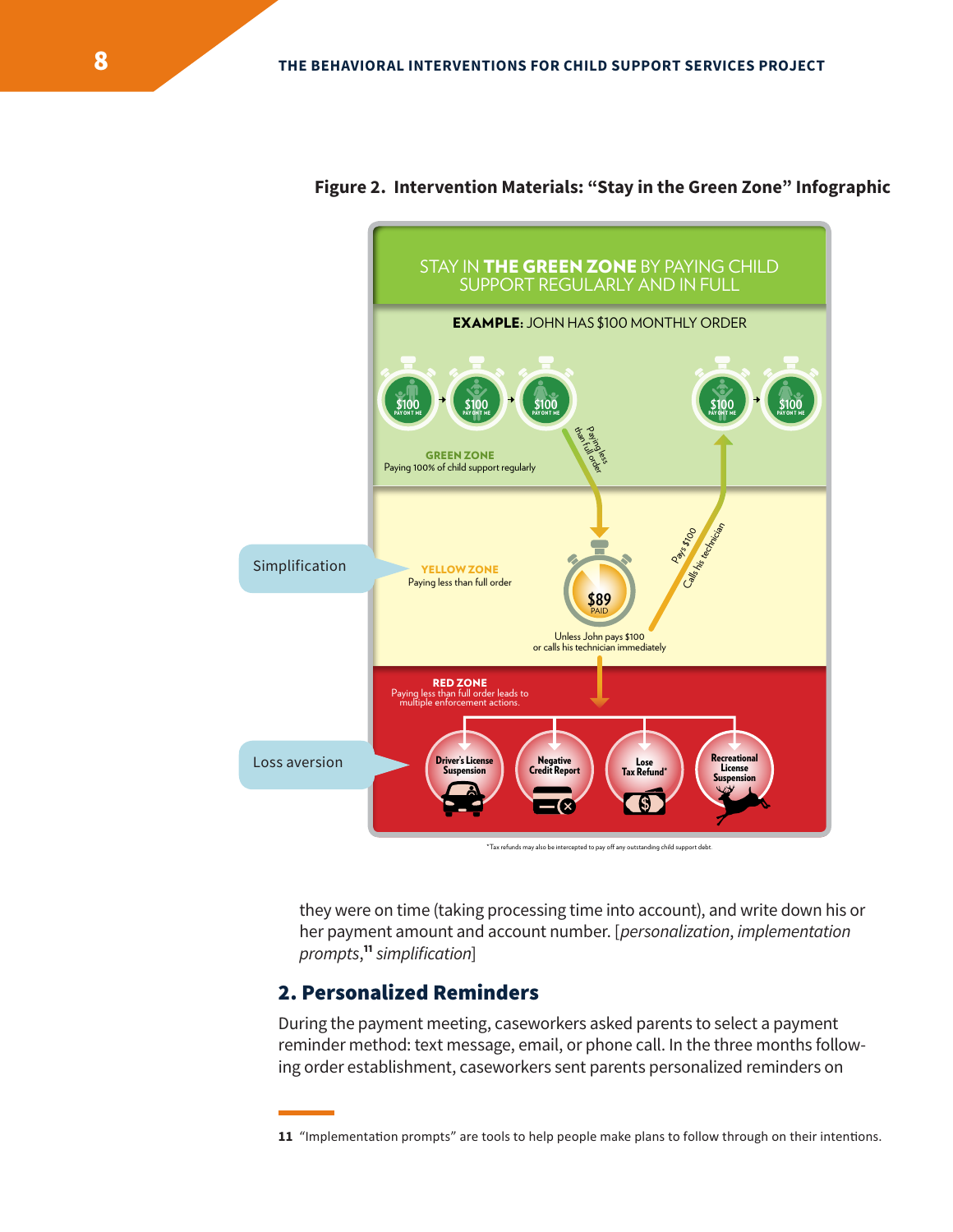

#### **Figure 3. Intervention Materials: Wallet Card**



(back)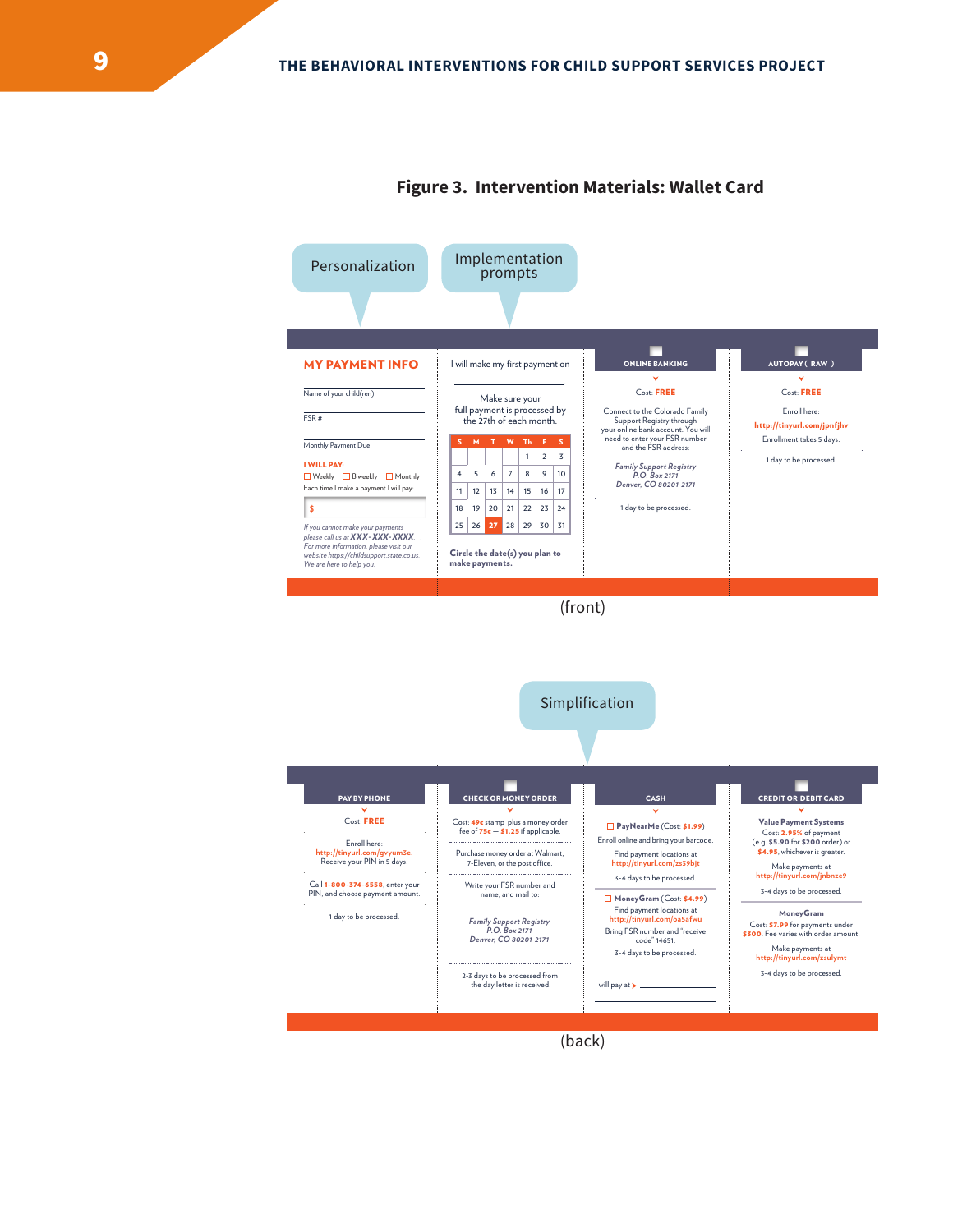the payment dates those parents had selected on their wallet cards. All reminders included a notification that a parent's payment was due that day, an indication of the parent's desired payment method as indicated on the wallet card, the parent's account number, and the phone number of the caseworker should the parent have further questions. The email reminder also included instructions on how a parent could enroll in the chosen payment method.

## 3. Follow-Up Monitoring

Caseworkers monitored parents in the intervention group for three months afer order establishment. This monitoring focused on whether the parents were making their payments. Some counties had one caseworker handling all follow-up and some had multiple caseworkers doing it, each handling follow-up for his or her own cases. Caseworkers called parents who missed payments a month after those payments were due, and encouraged them to pay. They discussed how parents were implementing their payment plans and their barriers to making payments, and made referrals as needed. Though caseworkers did not use language specifically informed by behavioral science during these phone calls, the main purpose of the calls aligned with behavioral science concepts: to review each parent's payment plan in a supportive, problem-solving spirit.

#### RESULTS

To measure the efects of the intervention, the BICS team compared the outcomes of intervention group members with the outcomes of control group members. The examined outcomes focused both on the "study order" — those child support orders whose establishment triggered the parents' inclusion in the study — as well all other active child support orders parents in the study were responsible for paying during the study period ("nonstudy orders").**<sup>12</sup>** Most of the outcome measures cover the three months after order establishment.<sup>13</sup> Details on the data and methods used to study this intervention are provided in Box 1.

#### **The intervention increased the amount parents paid during the first three**

**months.** Figure 4 shows that over the first three months afer order establishment the intervention group paid a total of \$694 on average, while the control group paid a total of \$579, a \$115 (19.9 percent) overall increase.**<sup>14</sup>** In each of the first three

**<sup>12</sup>** Data from study orders and nonstudy orders were aggregated to calculate all outcome measures with the exception of days until first payment.

**<sup>13</sup>** An order's random assignment date was used to start measuring the three months for calculating outcomes because the order establishment dates recorded were not reliable. Additionally, because the analysis included orders established before the study, the random assignment date for the study orders was used to measure outcomes for these nonstudy orders too.

**<sup>14</sup>** Payments were summed across all orders belonging to a parent. When the BICS team examined the effects on study orders only, there were no statistically significant effects on the total amount paid over the first three months.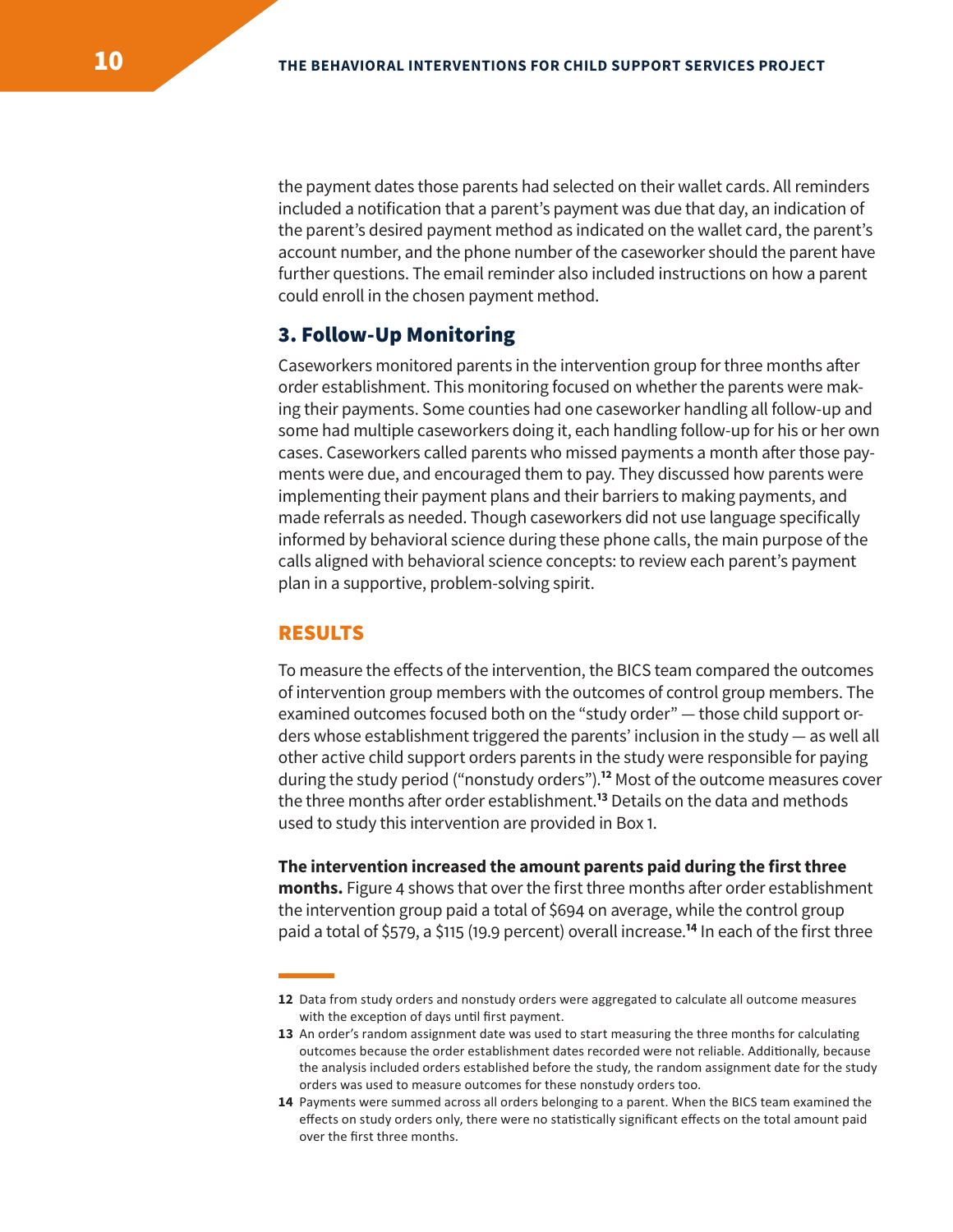#### **Box 1. Data and Methods**

The sample for this study consisted of 697 parents with new orders established in Arapahoe, Denver, El Paso, and Garfield Counties. Approximately half (342) of the parents were randomly assigned to the intervention group and half (355) were assigned to the control group, with parents' new orders automatically assigned to the same group. (Parents sometimes have more than one child support order.) The 697 parents in the study were responsible for paying 1,150 child support orders during the three months after the "study order" was established. Denver and Garfield Counties started the intervention in August 2016 while El Paso and Arapahoe started in April and May 2017, respectively. All four counties finished recruiting sample members around January 2018.

To estimate the effects of the intervention, the BICS team analyzed child support administrative records (see below) from the three months following the month of order establishment for all sample members. The analysis compares the average (mean) outcomes of intervention group members with those of the control group. Because parents were randomly assigned, parents and their orders were similar, on average, across the intervention and control groups. As a result, all statistically significant diferences between the two groups' outcomes can be attributed to the intervention.\*

The following data sources were used in the analyses presented in this brief:

**• Child support administrative records.** The Colorado Division of Child Support Services provided data on child support orders and payments. For each child support order associated with a parent in the sample, the BICS team collected dates of payment, order amounts, payment amounts, child support debt amounts, and dates of order establishment or modification.

- **Study tracking data.** Caseworkers logged details about their contact with parents in two separate management information systems. Examples of data in these systems include meeting dates and lengths, selected payment methods, and follow-up calls (attempted and completed).
- **Staff time study.** During July and August 2017, caseworkers and managers kept track of the time they spent on the BICS intervention. In Arapahoe and Denver Counties they did so for two weeks, while in Garfield County they did so for four weeks. The BICS team used this information to help estimate the cost of the intervention.
- **Cost information.** Combined with data from the time study, data from the Colorado Division of Child Support Services on salary, material, and overhead costs were used to estimate the overall cost of implementing the intervention.
- **Site visits.** The BICS team conducted site visits to Arapahoe, Denver, and Garfield Counties in 2015, 2016, and 2017. In April 2015 and October 2016, caseworkers and parents were interviewed and observed to provide insight into how caseworkers communicated payment methods in business-as-usual settings. During these site visits, the BICS team interviewed more than 30 parents and more than 50 child support caseworkers and managers, and the findings from these interviews were used to design the intervention. To understand the implementation of the intervention, the BICS team returned in August and September 2017. During these visits, all caseworkers and managers who implemented or directly oversaw the intervention in these counties participated in focus groups. Also during this time, the BICS team observed the intervention at APA conferences and interviewed those parents.

\*Some orders went through random assignment but were not good candidates for the intervention — for example, cases in which the parent lived out of state. The BICS team has tried to identify these cases and exclude them from the analysis; however, it was sometimes dificult to identify them. There is a small diference of 3 percentage points between the intervention and control groups in the proportion of parents who had a type of order that went through random assignment but was not included in the analysis; this diference is statistically significant. The BICS team estimated efects with all these cases included, and the results for the primary outcomes are very similar to those shown in this brief.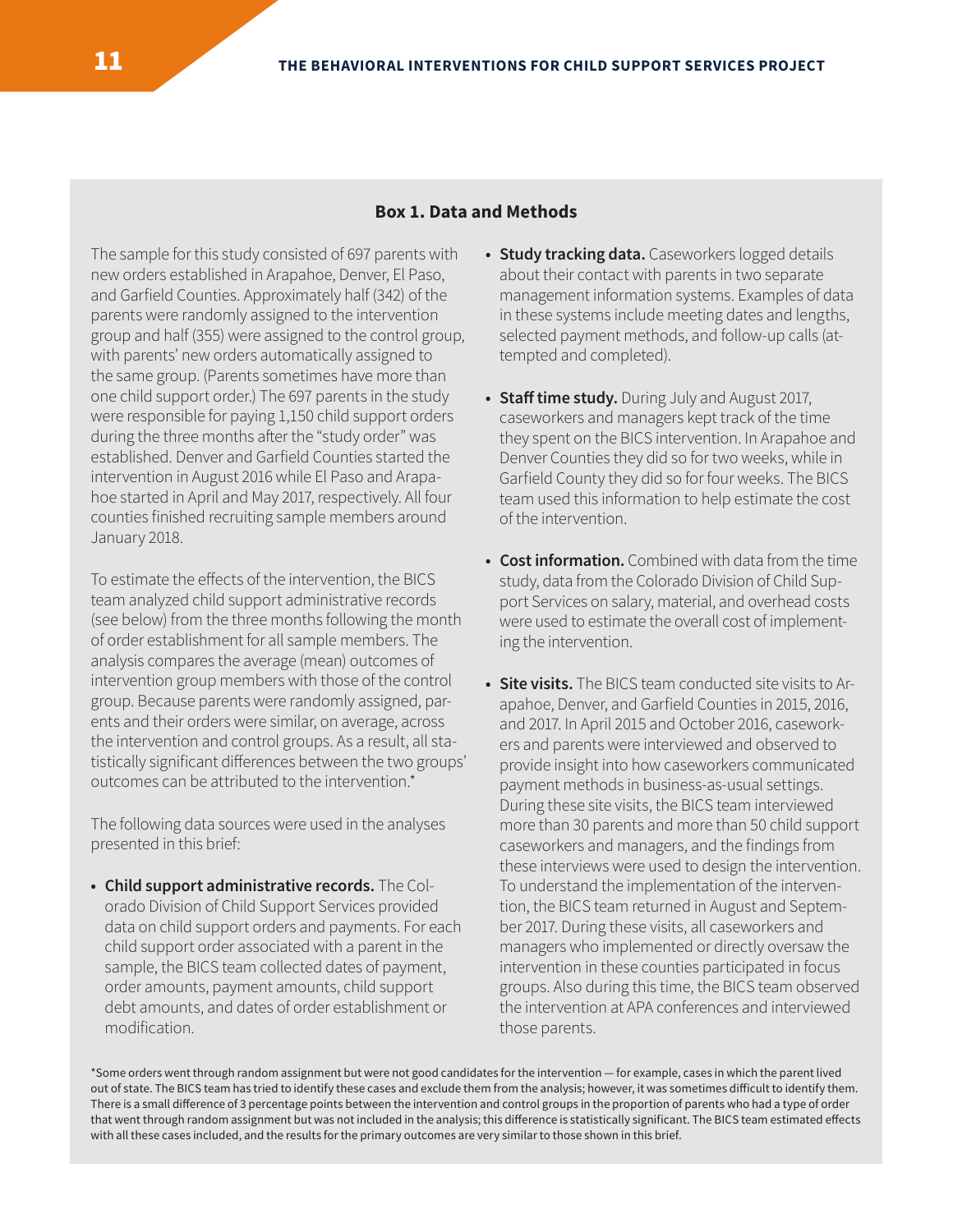

**Figure 4. Average Total Amount Paid During Months 1 - 3** 

SOURCE: MDRC calculations are based on data from the Colorado Division of Child Support Services.

NOTES: Results in this figure are regression-adjusted, controlling for pre-random assignment characteristics. Statistical significance levels are indicated as: \*\*\* = 1 percent;  $*$ \* = 5 percent;  $*$  = 10 percent. This analysis aggregates information from all of a parent's active child support orders.

months, the intervention group paid more than the control group on average, though only the diference in the second month (\$60, a 30.9 percent increase) was statistically significant, meaning it was unlikely to have occurred by chance. There may only have been a statistically significant efect in the second month because in some cases payments were not due in the first month, and because many income withholding orders had gone into effect by the third month.<sup>15</sup> These results suggest that the intervention was successful at increasing payment amounts in that critical month after orders commenced but before income withholding orders went into effect.

**The intervention did not increase the percentage of parents who made any payment during the first three months.** Figure 5 shows that the intervention did

**<sup>15</sup>** As mentioned above, for example, an analysis of baseline administrative data showed that among pre-BICS cases, the first payment was due 30 to 45 days after an order was set. Among BICS study orders that were established in APA conferences, the first payment was usually due about 45 days after orders were established. (This finding was calculated using the median number of days between order establishment and first payment for study orders in the intervention group.)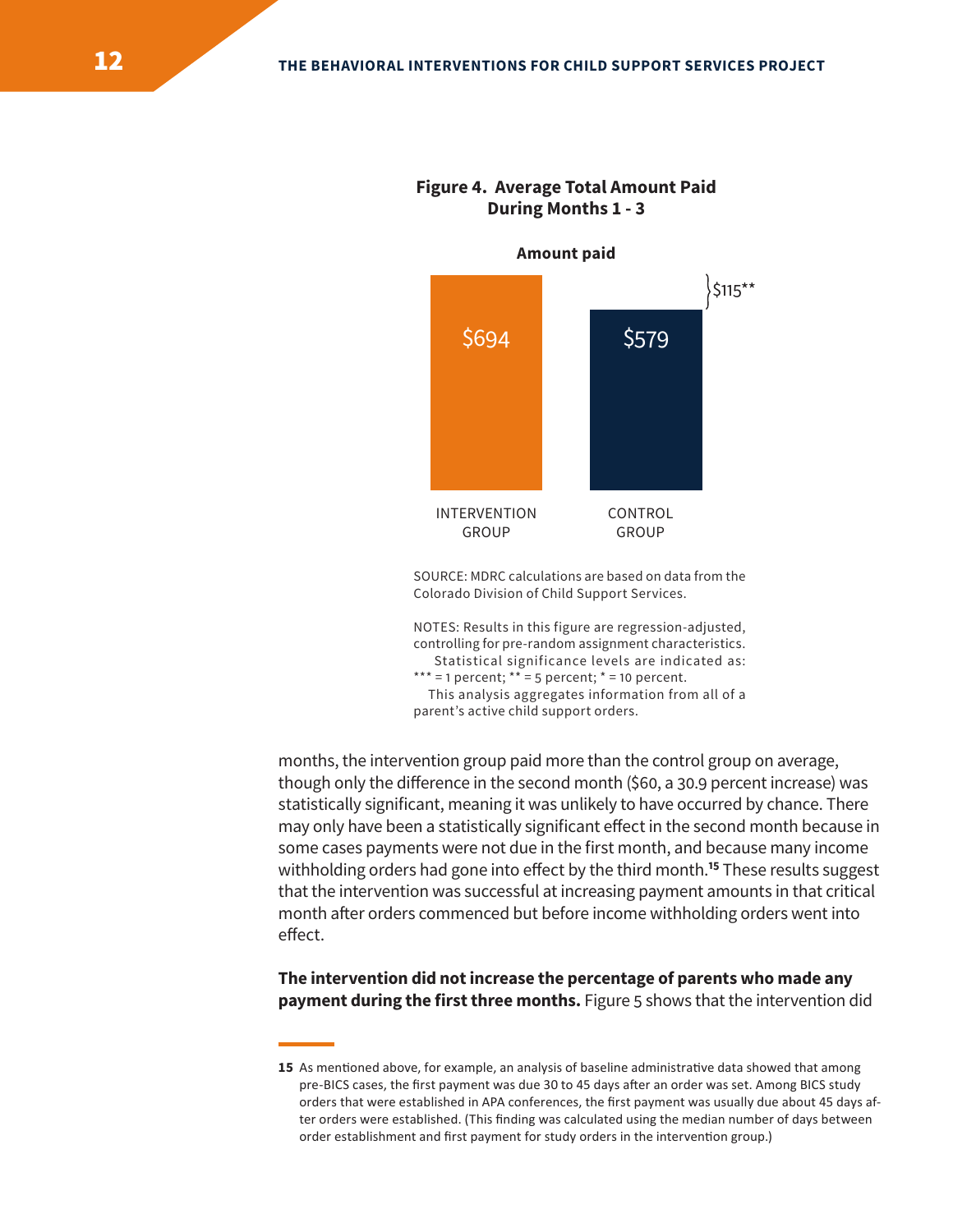

#### **Figure 5. Percentages of Parents Who Made Payments on Any Orders in Each Month Afer Order Establishment**

SOURCE: MDRC calculations are based on data from the Colorado Division of Child Support Services.

NOTES: Results in this figure are regression-adjusted, controlling for pre-random assignment characteristics.

 Statistical significance levels are indicated as: \*\*\* = 1 percent; \*\* = 5 percent;  $* = 10$  percent.

Percentage of parents  $=$  Number of parents who have ever paid on any orders who made payments  $=$  Number of parents who have orders<sup>‡</sup> on any orders

‡ This number includes parents who had orders with no amounts due for that month.

This analysis aggregates information from all of a parent's active child support orders.

not substantially increase the percentage of parents who made payments during each of the first three months after order establishment. The intervention also did not afect the percentage of parents who made any payment at any time during the first three months.**<sup>16</sup>** Findings from the subgroup analysis show that the lack of effects on payment rates among the full sample is due to positive effects for one

**<sup>16</sup>** Payments were summed across all orders belonging to a parent. When the BICS team examined the effects on study orders only, there were no statistically significant effects on the percentage of parents who ever made a payment in any of first three months.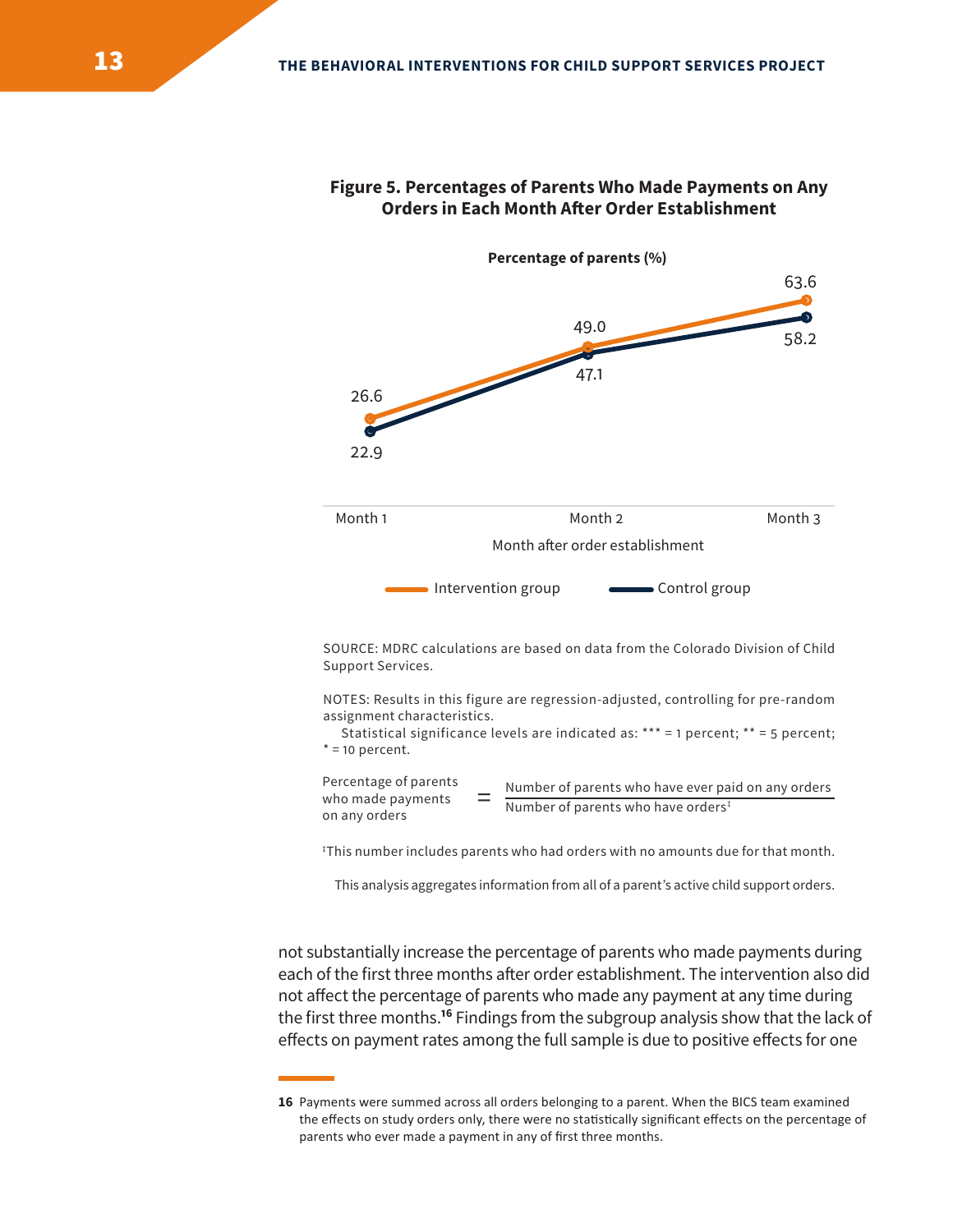subgroup being offset by negative effects for another subgroup (discussed further below).

**Parents in the intervention group made their first payments more quickly.** Figure 6 shows the average number of days between order establishment and first payment among parents who made any payments during the first three months. This nonexperimental analysis suggests the intervention reduced that time by 9.7 days, or 16.0 percent. The analysis is nonexperimental because it is estimated only among those parents who made payments. Any diferences shown may be due to factors other than the intervention, since parents who made payments payments. That said, the fact<br>
that the intervention did not<br>
affect payment rates does sug-<br>
This analysis only includes parents who made pay-<br>
This analysis only includes parents who made paygest that this diference may be due to the intervention.**<sup>17</sup>** Still, the finding should be interpreted with caution.

## **Figure 6. Average Days Until First Payment**



may differ in unidentified ways source: MDRC calculations are based on data from the<br>from parents who did not make colorado Division of Child Support Services. Colorado Division of Child Support Services.

 This analysis only includes parents who made payments, so the finding is nonexperimental and was not tested for statistical significance.

**The intervention increased the percentage of their order amounts that parents paid during the first three months.** Figure 7 examines efects on the distribution of payments. The intervention appears to have led to an increase in the percentage of parents who paid 50 percent to 89 percent of the support they owed in the first three months. It also seems to have decreased the percentage of parents who paid less than half of the support they owed.

**<sup>17</sup>** For example, if the intervention reduced payment rates, those in the intervention group who still made payments might be a more motivated group, relative to payers in the control group, and would have paid more quickly anyway. The fact that the intervention did not afect the percentage of payers in each group suggests that these diferences in the types of people making payments may be less important and may not explain the observed diference in time to first payment.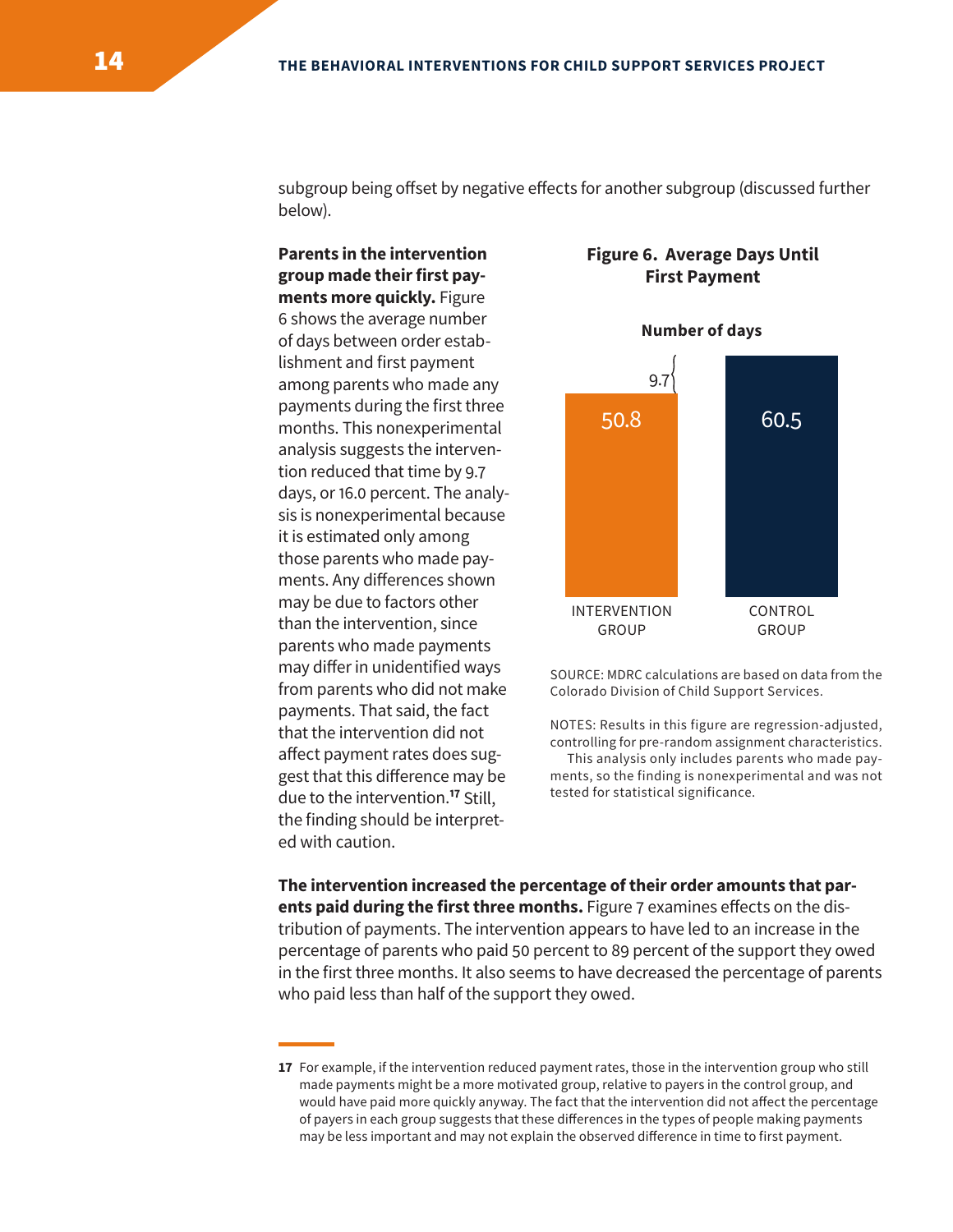#### **Figure 7. Distribution of Percentages Paid of Total Monthly Amounts Due, Months 1 - 3**



Child Support Services.

NOTES: Results in this figure are regression-adjusted, controlling for pre-random assignment characteristics.

 Statistical significance levels are indicated as: \*\*\* = 1 percent; \*\* = 5 percent;  $* = 10$  percent.

The BICS team also examined the effects of the intervention among only those parents whose orders had amounts due. (About 7 percent of parents had orders with no amount due.) The intervention had somewhat larger effects on the average amount paid when the analysis was restricted to parents with amounts due.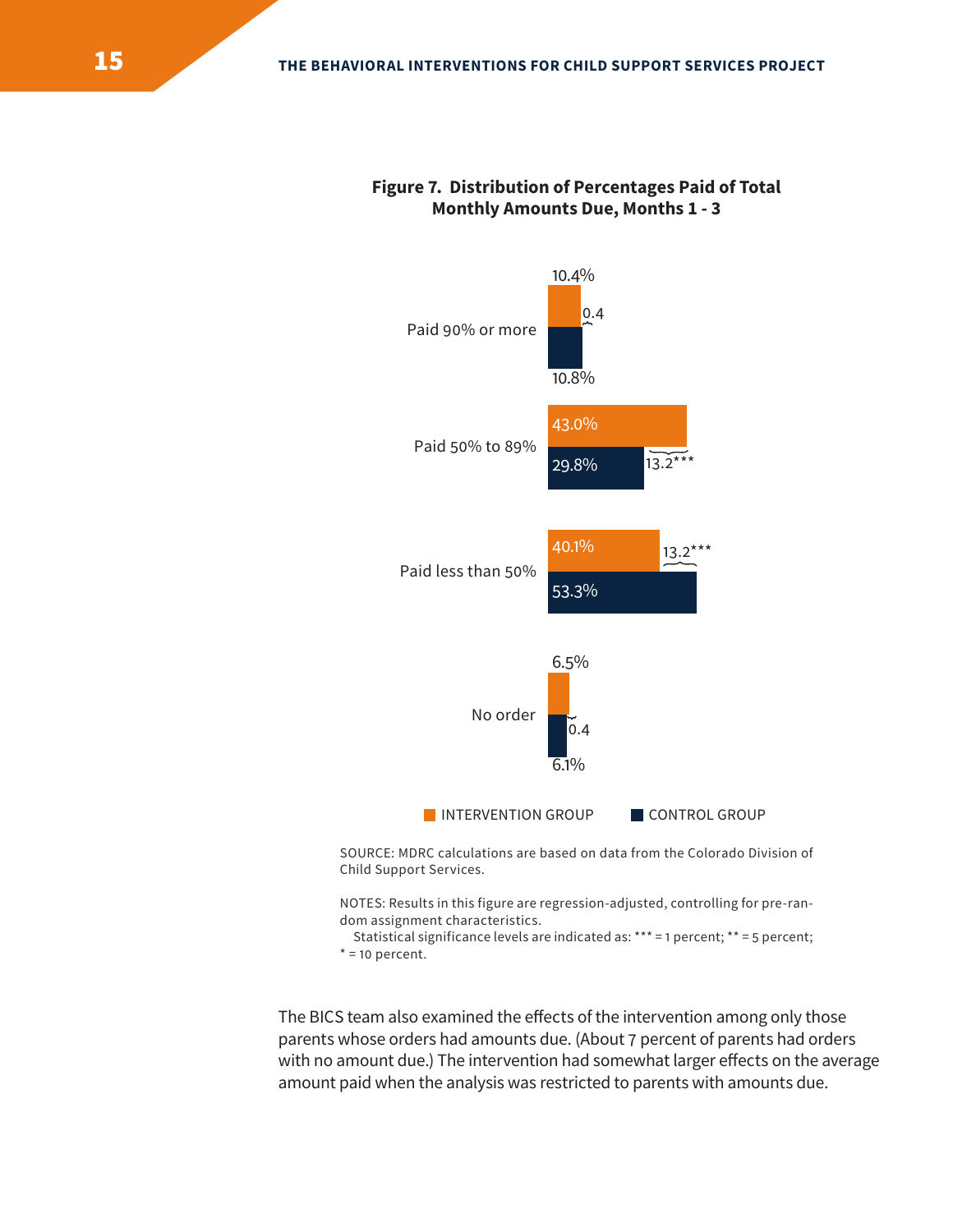**Efects on child support debt were mixed.** The BICS team examined child support debt balances during the first six months after order establishment and found no statistically significant diference in average debt between the intervention and control groups.**<sup>18</sup>** The team also analyzed whether the intervention afected the percentages of parents who fell into diferent parts of the distribution of debt amounts. That analysis suggests that the intervention encouraged some parents to pay down part of their debt: The intervention led to parents in the intervention group maintaining relatively low debt levels, compared with parents in the control group.**<sup>19</sup>**

#### **The intervention may have influenced parents' chosen payment methods.**

Caseworkers recorded the payment methods selected by about 80 percent of the intervention group parents. The data available show that the three most popular choices were Automatic Recurring Withdrawal, cash, and mailing a check or money order. Although equivalent data were not collected for the control group, data collected before the intervention showed that only 2 percent of parents in Denver County and 4 percent of parents in Garfield County used Automatic Recurring Withdrawal, while 54 percent of parents in Denver County and 58 percent of parents in Garfield County paid with cash or by check.

**Efects difered for parents whose orders were established in APA conferences and those whose orders were established in court.** About three-quarters of the parents in this study received the intervention during or immediately afer APA conferences. The remaining parents received the intervention afer their court hearings.

In each participating county, the following percentages of orders were established in court:

- Garfield, 39 percent (26 of 66 orders)
- Arapahoe, 35 percent (104 of 294 orders)
- Denver, 12 percent (33 of 267 orders)
- El Paso, 9 percent (6 of 70 orders)

It is possible that parents who had their orders established during the less formal APA conferences might have been more willing to adhere to the intervention's payment recommendations, while parents who did not agree to the order amounts set

**<sup>18</sup>** The debt analysis was exploratory. A time frame of six months instead of three months was used to allow the effects of the intervention more time to translate into effects on parents' debts.

**<sup>19</sup>** A higher percentage of intervention group parents had debt balances in the bottom 25 percent of the distribution of study participants than did control group parents. The difference of 9 percentage points is statistically significant at the 5 percent level.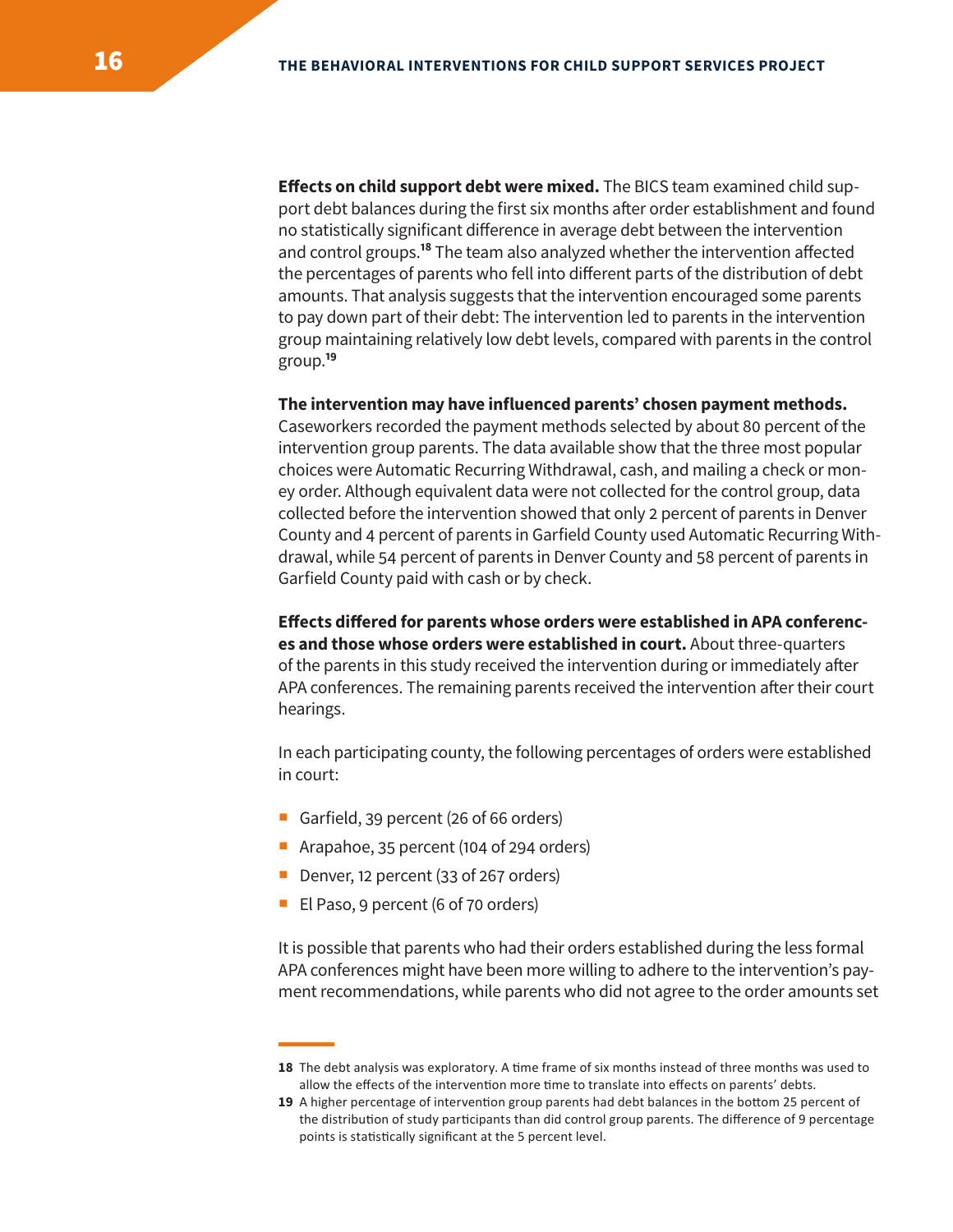in the APA conferences moved on to court. These parents may have continued to disagree with their orders and may have been less likely to pay.

As shown in the top panel of Figure 8, the intervention increased the amount of child support paid in the first three months afer order establishment by \$197 (36.8 percent) among parents who went through the APA conference. It decreased the amount paid by \$145 (20.4 percent) among parents who established their orders in court, though that efect is not statistically significant. The diference in efects between the two subgroups is statistically significant, meaning it was unlikely to have occurred by chance, and that the intervention had a more positive efect on orders established in APA conferences than orders established in court.

The intervention was not implemented as designed for parents who had orders established in court, which may have influenced the efect of the intervention. Personal interactions with caseworkers at the court house were replaced with phone calls. See the Implementation section below for more details.

The intervention also had diferent efects for the two subgroups on the percentage of parents who made any payments during the first three months. Among parents who had their orders established in APA conferences, the intervention led to an increase of 10.7 percentage points (16.9 percent) in parents who made any payments. The intervention produced a decrease of 16.7 percentage points (23.6 percent) among those who had their orders established in court. Both efects are statistically significant, as is the difference between the effects.

**The intervention increased the amount paid among parents with income withholding orders.** As Figure 8 shows, the intervention led to an increase of \$194 (34.2 percent) paid in the first three months afer order establishment among parents with income withholding orders (whose child support orders may have been established in APA conferences or in court). There was no statistically significant efect on payments made by parents without income withholding orders, and the diference in efects between the two subgroups is statistically significant. These findings suggest that the components of the intervention drawn from behavioral science worked as intended. If a parent is employed and has resources, then that parent's nonpayment is probably a result of behavioral bottlenecks. Parents without income withholding orders may be facing other obstacles to payment, such as unemployment, self-employment, incarceration, or the inability to make payments automatically, making it more dificult to change their behavior through behavioral science strategies.

**The intervention increased payments among parents with multiple active orders.** The BICS team examined the intervention's efects among parents with only one child support order — the study orders that caused them to be randomly assigned — and among those with multiple orders. The BICS team hypothesized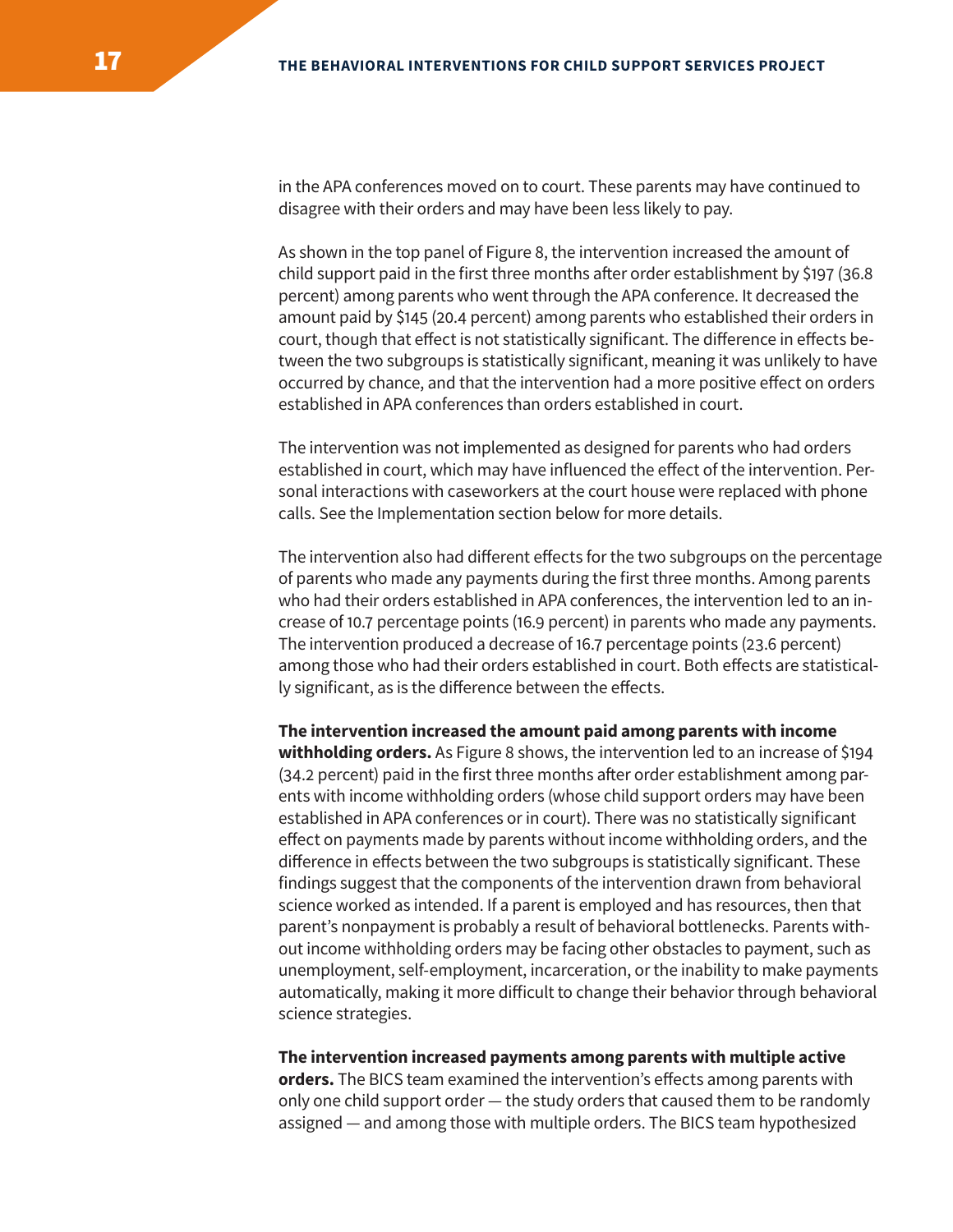#### **Figure 8. Total Amount Paid (\$), Months 1 - 3**



SOURCE: MDRC calculations are based on data from the Colorado Division of Child Support Services.

NOTES: Results in this figure are regressionadjusted, controlling for pre-random assignment characteristics.

Statistical significance levels are indicated as:  $*** = 1$  percent;  $** = 5$  percent;  $* = 10$  percent.

 ††† = 1 percent; †† = 5 percent; † = 10 percent. Statistical significance levels for differences in effects between subgroups are indicated as:

Sums and differences may appear to be inconsistent due to rounding.

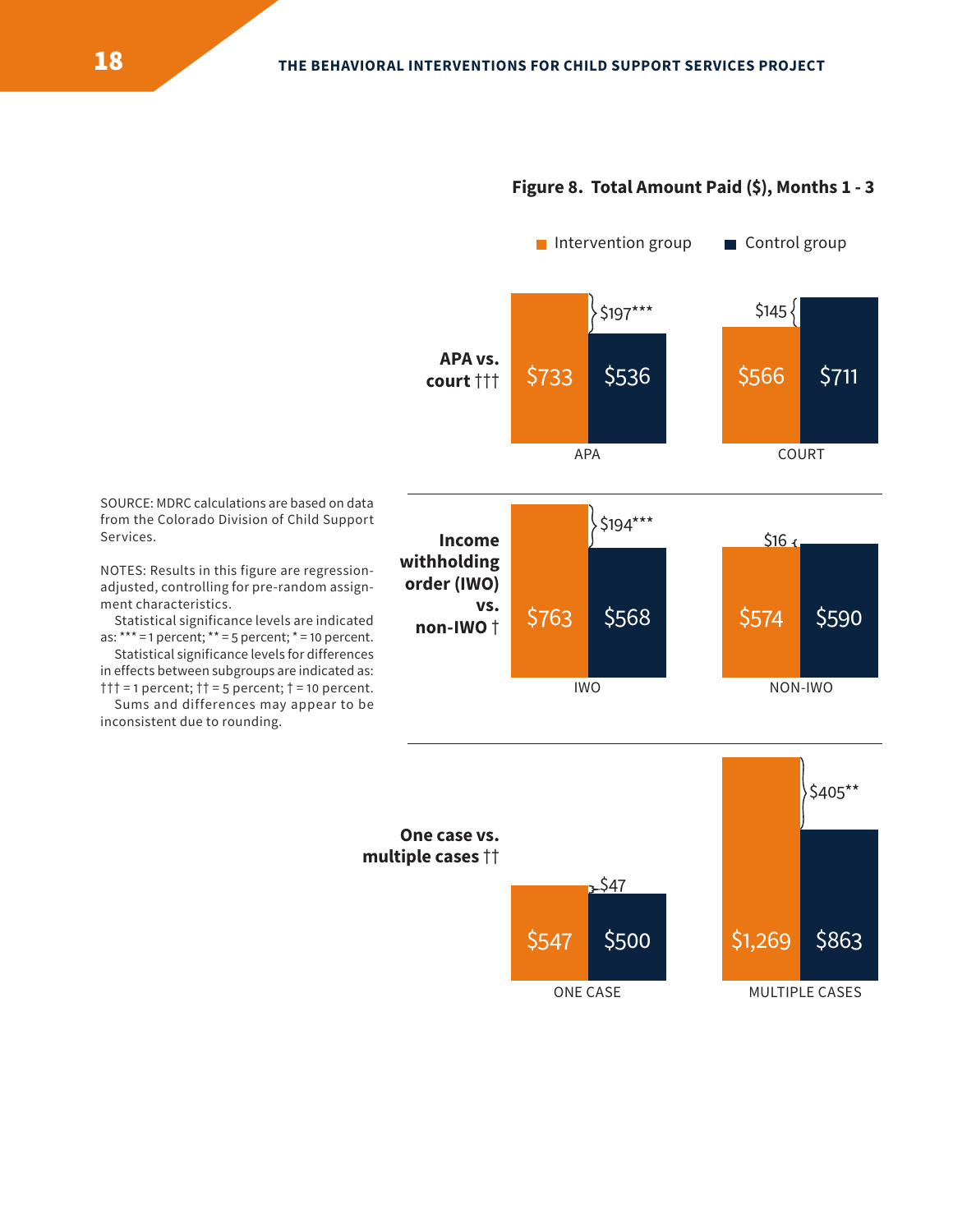that parents new to child support would benefit more from the intervention than parents with multiple orders, who theoretically already knew how to make payments and the consequences of missing them. However, as Figure 8 shows, the intervention had an efect of \$405 (46.9 percent) on payments among parents with multiple child support orders, and it had no statistically significant efect on payments among parents with only one. The diference in efects is statistically significant. This result is the opposite of what was expected. It may be the case that parents already familiar with child support were more receptive to the intervention's recommendations, were better able to understand them, and felt like they were approached in a more helpful and less adversarial way than they had been in the past.

#### IMPLEMENTATION

This section details the implementation of the intervention and staff perspectives on implementation, and provides an estimate of the cost of the intervention.

#### **There were variations in how the intervention was delivered at each of the four county ofices.**

- In Arapahoe County, multiple caseworkers conducted the payment meetings  $$ which were incorporated into the APA conferences — and one caseworker sent follow-up messages (text, phone, and email monthly payment reminders) to all parents and made phone calls to parents who missed payments.
- In El Paso County, multiple caseworkers conducted the payment meetings at the end of the APA conferences. All follow-up was conducted by a single caseworker. This caseworker did not send out payment reminders as the intervention was designed, and only made contact with parents if they missed payments. This contact took place primarily by phone, but also through text messages and emails.
- The Denver ofice assigned one dedicated BICS caseworker to handle all payment meetings and follow-up. Follow-up began with a phone call one week afer order establishment to offer payment information and over-the-phone assistance, which was not a part of the original intervention design of reaching out to parents depending on their chosen method right before their first payments. The caseworker also gave monthly payment reminders by email and phone to parents who missed payments.
- Garfield County used multiple caseworkers to conduct the payment meetings at the end of the APA conferences. Two caseworkers conducted the follow-up monthly payment reminders by phone or email, and made phone calls to parents who missed payments. One caseworker delivered follow-up to his own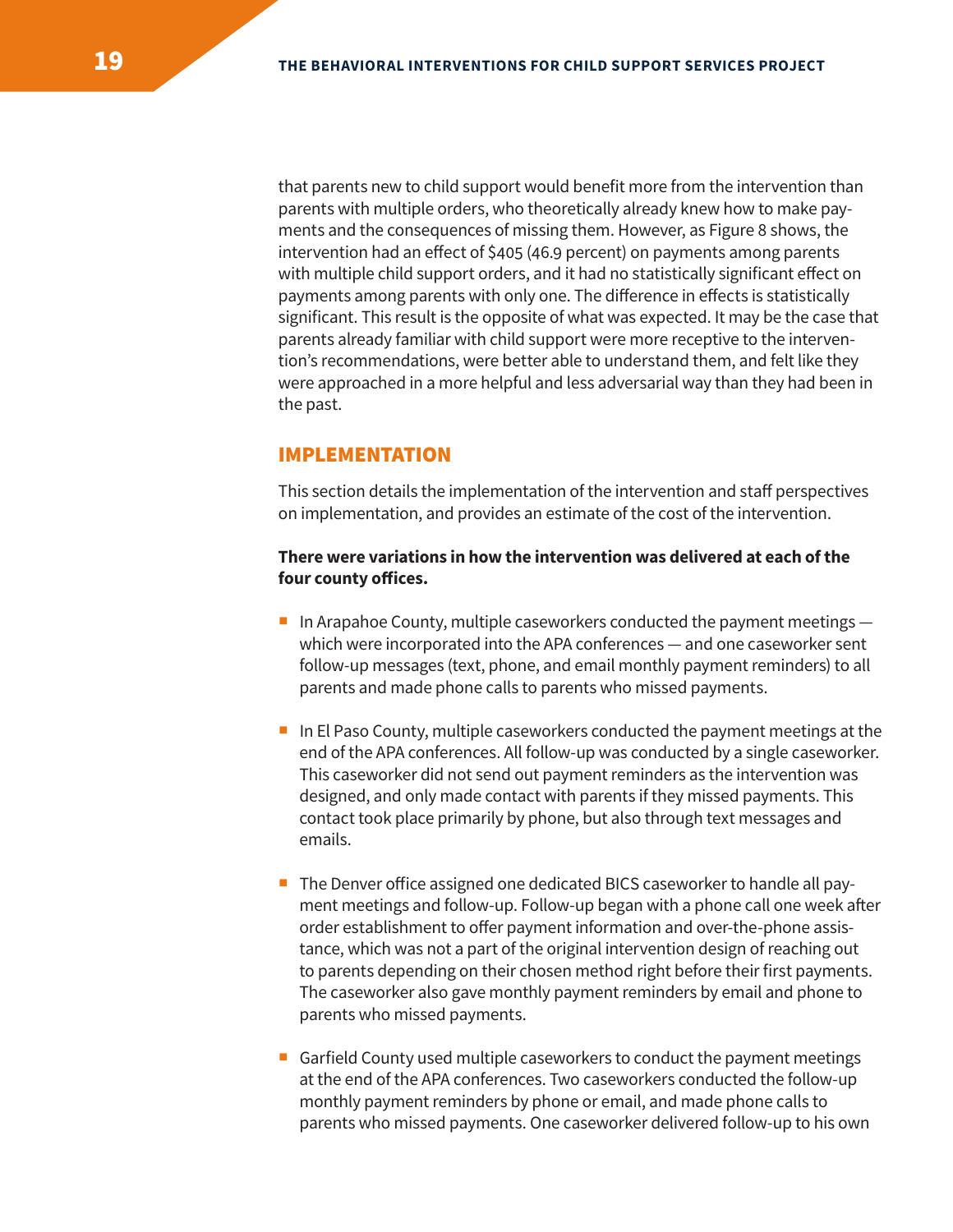caseload, while the other caseworker delivered follow-up to the rest of the intervention group.

Caseworkers made sure to put the name and number of a contact in the ofice on the meeting materials so that they could maintain their connections with parents. Most parents elected to receive text-message reminders following the meeting. The caseworkers in Arapahoe and El Paso Counties sent out the text messages, while state child support ofice workers sent out the text messages for Denver and Garfield Counties. There were no issues reported with this process.

**Because a low percentage of parents showed up for their scheduled court hearings to establish their orders, it was ineficient to have staf members waiting in court to conduct the intervention.** After a few months, the Denver ofice stopped sending its dedicated caseworker to the courthouse on the designated day, choosing instead to review the court docket at the end of the day and call eligible parents who had established an order that day in court. Logistical issues eventually led all four counties to deliver the intervention over the phone to parents who had their orders established in court. Case notes show that only 62 percent of parents in this subgroup received the intervention at all; the rest could not be reached by phone.

While these implementation issues may explain why the intervention had a *smaller*  efect among parents whose orders were established in court, it is unclear why it would have a *negative* efect. These results illustrate the importance of the context of the intervention, and further research on orders established in court may clarify why these disparities occurred.

**Caseworkers generally responded positively to the intervention.** In interviews with the BICS team, caseworkers said the intervention helped them build a positive rapport with parents while delivering a useful service. Some meetings were more dificult than others, particularly when parents were dissatisfied with the amounts of their child support orders. Caseworkers indicated that the infographic, online decision tool, and wallet card were efective.

In-person payment meetings took 15 minutes on average; delivering the meeting over the phone took longer because caseworkers had to describe the infographic and wallet card. After a few months, caseworkers began mailing the materials to parents ahead of the phone meetings.

Caseworkers had to receive special training to discuss payment options since these discussions were not a regular part of their job. The BICS team developed training modules in consultation with administrators at the state child support ofice. Caseworkers discussed payment methods regularly among themselves to ensure they were providing customers with accurate and useful information.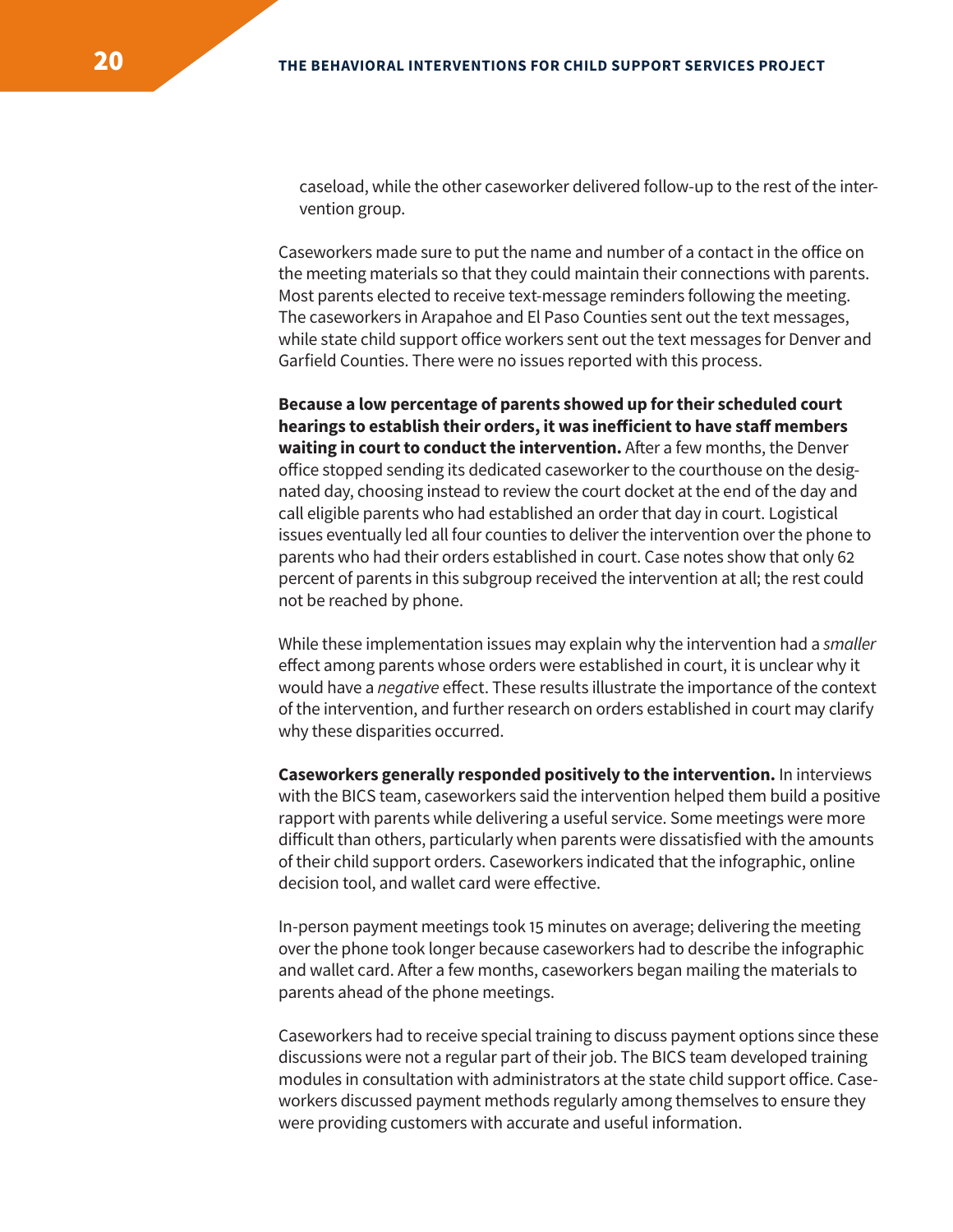Caseworkers worked to remind parents about missed payments on time and strike the appropriate tone. Caseworkers responsible for calling customers who had missed payments found it dificult to track the timing of these calls since they did not receive automated reminders. This part of the intervention should be improved if it were to become standard practice. Caseworkers emphasized the importance of maintaining a friendly, customer-service-oriented tone on these calls, distinct from the "enforcement" tone typically used with parents who missed payments.

**An analysis of three of the four BICS county ofices found that the intervention cost about \$219 per parent served.<sup>20</sup> This total includes the cost of printing and** organizing intervention materials such as the wallet card and infographic (to be mailed to parents who had their orders established in court in the latter half of the intervention), conducting payment meetings, tracking payments, and following up with payment reminders. Most of the cost came from staff time: implementing the payment meeting, following up with parents, and tracking order activities. The costs for printing, materials, and mailing were minimal, no more than \$0.26 per parent. Overhead costs were negligible because the intervention meetings took place over the phone or in ofices or courtrooms that would otherwise have been empty.

## LESSONS AND NEXT STEPS

Colorado's BICS intervention sought to increase the amount paid by parents and the percentage of parents who made payments in the first three months after their orders were established. The intervention engaged parents before they fell behind on payments, to increase the likelihood they would make payments on new child support orders from the start. For parents without income withholding orders, the intervention also aimed to instill a habit of making payments that would set them up for success in the long run.

The results show that the intervention increased average payment amounts during the first three months. It did not affect the percentage of parents who made any payments, though this lack of an efect among the full sample is due to ofsetting efects found for the subgroups who had their orders established in APA conferences and in court. Future research could focus on how to improve payment rates for child support orders established through the court system.

Overall, these findings show that factors outside of parents' ability to pay may be reducing the amount of child support that agencies collect. Using behavioral science can allow agencies to help parents overcome some of those factors. In this case, implementing a short meeting, sending automated reminders, and calling

**<sup>20</sup>** El Paso County was not included in the time study or cost analysis because it began implementing the intervention a few weeks before these studies took place, and caseworkers were still learning the process.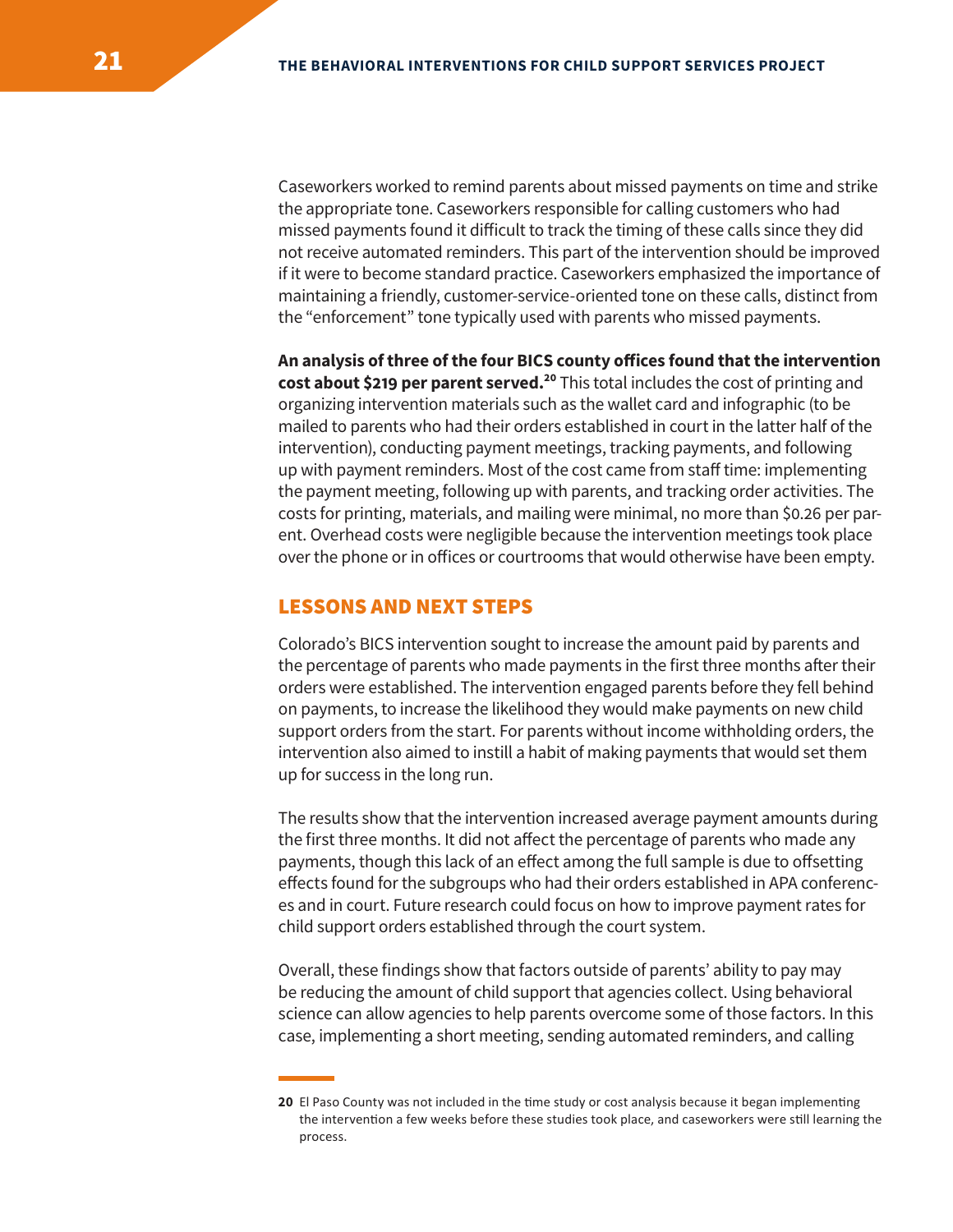parents who miss payments after orders are established administratively could allow agencies to increase payments. If the intervention were applied to all orders established through APA conferences across Colorado, the BICS team estimates that it could provide an additional \$373,405 in support annually to over 3,247 children.**<sup>21</sup>**

**<sup>21</sup>** There were 3,247 orders established in APA conferences in 2017. Orders could have more than one child, but data on which orders applied to multiple children were not available. The number of children whose parents established orders in APA conferences is based on administrative data from the Colorado Division of Child Support Services.